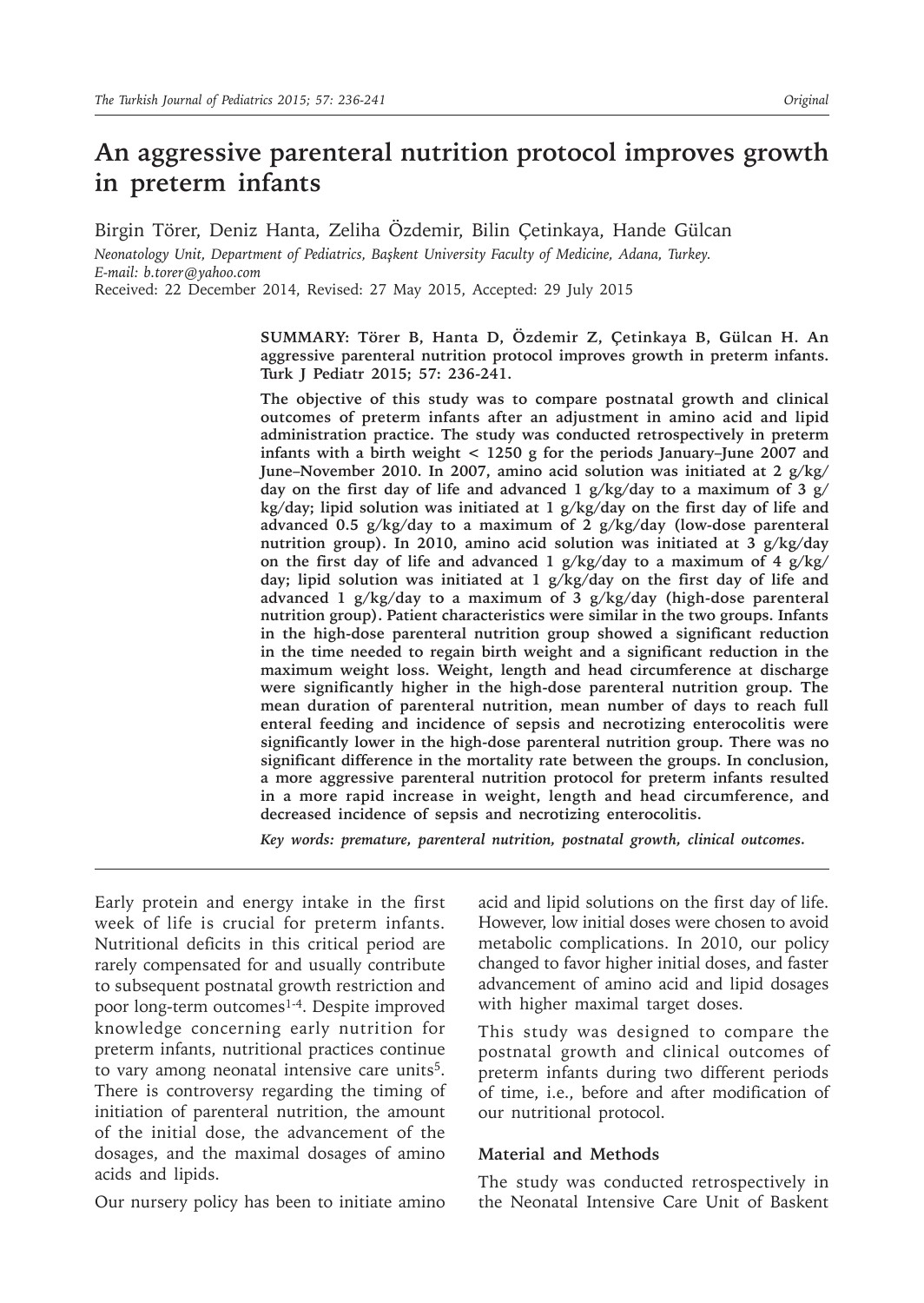University Hospital for the periods January-June 2007 and June-November 2010. Preterm infants with a birth weight  $\langle$  1250 g were included in the study. Infants with major congenital anomalies and infants transferred from other hospitals after the first 24 hours of life were excluded. In 2007, amino acid solution (Primene, Eczacıbası, Baxter, Turkey) was started at 2 g/kg/day on the first day of life and advanced 1 g/kg/day to a maximum of 3 g/kg/day; lipid solution (20% lipid solution, Intralipids, Eczacıbası, Baxter, Turkey) was started at 1 g/kg/day on the first day of life and advanced 0.5 g/kg/day to a maximum of 2 g/kg/ day (low-dose parenteral nutrition group: LDPN group). In 2009, we revised our nutritional protocol based on recent recommendations. In 2010, amino acid solution (Primene, Eczacıbası, Baxter, Turkey) was started at 3 g/kg/day on the first day of life and advanced 1 g/kg/day to a maximum of 4 g/kg/day; lipid solution (20% lipid solution, Intralipids, Eczacıbası, Baxter, Turkey) was started at 1 g/kg/day on the first day of life and advanced 1 g/kg/day to a maximum of 3 g/kg/day (high-dose parenteral nutrition group: HDPN group). Administration of fluids, glucose, electrolytes and vitamins were unchanged with the new protocol. Glucose infusion was initiated at 4-6 mg/kg/min and increased by 2 mg/kg/min to a maximum of 10 mg/kg/min. Enteral feeding was started within the first day at 10 ml/kg/day in both groups and advanced by 10-20 ml/kg/day to full enteral nutrition. As the feedings were advanced, IV fluids were decreased proportionately. Each infant's weight was measured daily, and length and occipital-frontal head circumference weekly until discharge. Perinatal data (gestational age, gender, birth weight, growth restriction at birth and use of antenatal steroids), growth and

anthropometric measurements, biochemical parameters and clinical conditions (respiratory distress syndrome, sepsis, patent ductus arteriosus, intracranial hemorrhage grade 3-4, periventricular leukomalacia, necrotizing enterocolitis, retinopathy of prematurity, bronchopulmonary dysplasia, cholestasis, length of hospital stay and mortality) were assessed at discharge or at death.

Statistical analyses were performed with SPSS 11 for Windows. A chi-square test was used for categorical variables. Student's *t*-test and its nonparametric counterpart, the Mann–Whitney *U* test, were used for continuous variables.

## **Results**

A total of 96 infants (58 females and 38 males) were analyzed. The mean birth weight was  $1015.11 \pm 157.2$  and the mean gestational age was 28.62±2.26 weeks. There were 45 infants in the LDPN group and 51 in the HDPN group. Patient characteristics in both groups were similar but the proportion of infants who had received antenatal steroids was higher in the HDPN group (Table I). A comparison of growth and anthropometric measurements is presented in Table II. The maximum postnatal weight loss was significantly higher in the LDPN group; the mean number of days to regain birth weight was significantly lower in the HDPN group. The mean duration of parenteral nutrition and the mean number of days to reach full enteral feeding were significantly lower in the HDPN group. By day 28, there were no significant differences between the groups of infants in weight, length or head circumference, but infants in the HDPN group displayed a significantly greater average daily weight gain. Growth parameters

**Table I.** Patient Characteristics

|                                                     | LDPN group<br>$(n=45)$ | HDPN group $(n=51)$ | p     |
|-----------------------------------------------------|------------------------|---------------------|-------|
| Gestational age (weeks) mean $\pm$ SD               | $28.62 \pm 2.02$       | $28.80 \pm 2.46$    | 0.575 |
| Birth weight (g) mean $\pm$ SD                      | $1045.11 \pm 157.20$   | $988.63 \pm 180.68$ | 0.137 |
| Birth length (cm) mean $\pm$ SD                     | $36.06 \pm 1.92$       | $35.07 \pm 3.04$    | 0.082 |
| Birth head circumference (cm) mean $\pm$ SD         | $25.05 \pm 2.38$       | $25.38 \pm 1.84$    | 0.654 |
| Male gender, $n$ (%)                                | 17 (37.8%)             | 21 (41.2%)          | 0.448 |
| Antenatal steroids, n (%)                           | 14 (31.1%)             | 32 (62.7%)          | 0.002 |
| Birth weight $\langle 10 \rangle$ percentile, n (%) | $5(11.1\%)$            | 13 (25.5%)          | 0.061 |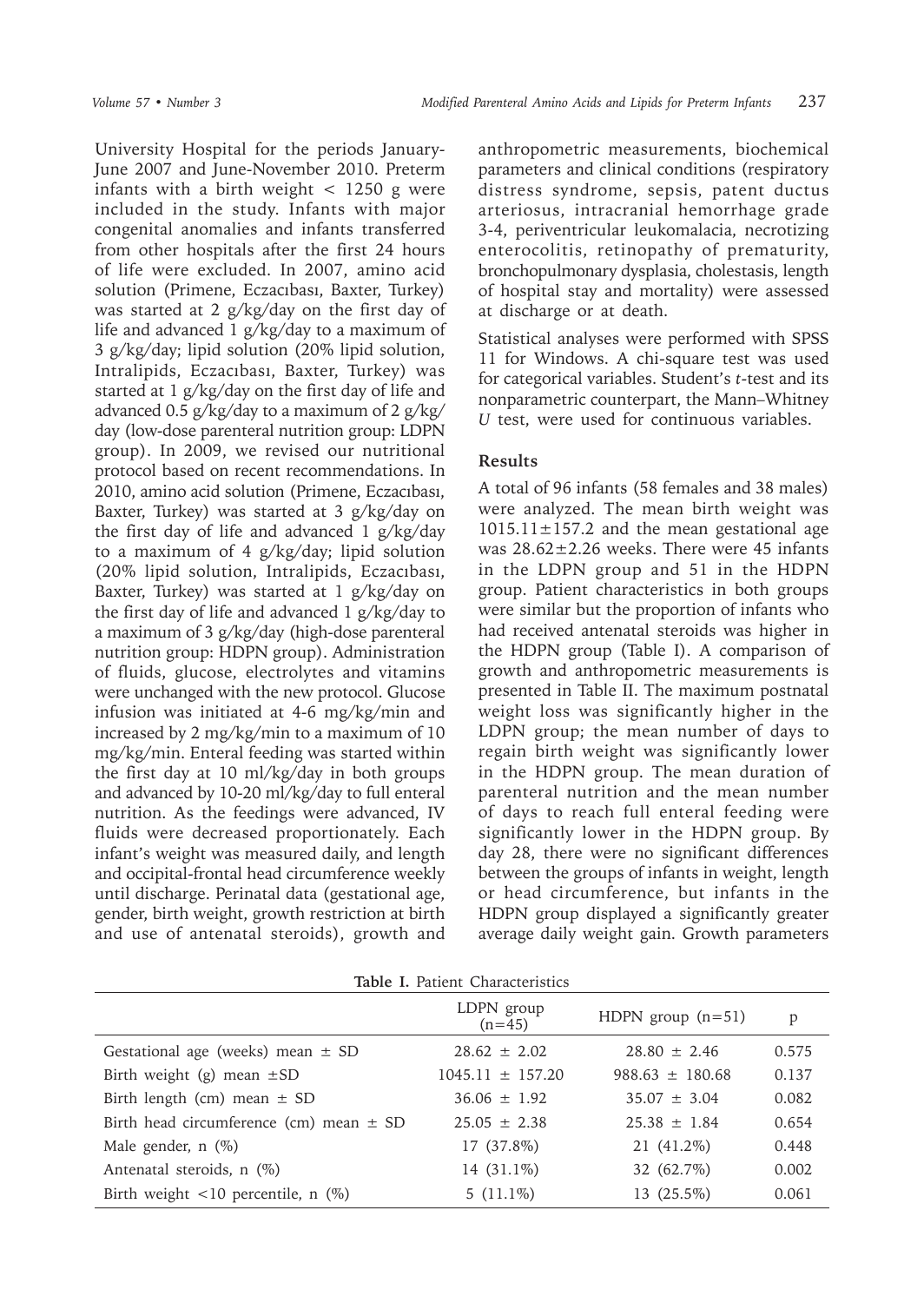and growth rates were significantly greater in the HDPN group at discharge. Infants in the HDPN group displayed higher BUN levels on day 2 and less hypoglycemia and hypocalcemia (Table III). The incidences of sepsis and necrotizing enterocolitis were significantly lower in the HDPN group (Table IV). There was no significant difference between the groups in length of stay and mortality.

## **Discussion**

The desirability of the early provision of parenteral amino acids and lipids to preterm infants is a concept supported by a number of studies1, 6-28. However, nature of the interventions, the composition of the parenteral nutrition, and the populations of preterm infants in these studies are heterogeneous. There is some degree of overlap in the timing of the initiation of parenteral nutrition between "early" and "late" groups. In this study, we compared the growth and clinical outcomes of preterm infants before and after modifying our parenteral nutrition protocol. For both groups, we initiated parenteral amino acid and lipid solutions on the first day of life, but infants in the HDPN group received higher doses of amino acid and lipid solutions (higher initial dose, more rapid enhancement and higher maximal dose). HDPN group infants required less time to regain birth weight and showed less postnatal weight loss. Previous studies support this finding1, 7-8, 11-12, 15, 20-23, 27. Moyses et al.7 reported a meta-analysis evaluating the effect of early parenteral nutrition and showed less initial weight loss and time to regain birth weight as well as greater weight and length at discharge or 36-week postmenstrual age with early parenteral nutrition. In our study, in contrast to findings of other investigators, weight, length and head circumference at discharge were greater in the HDPN group<sup>6,</sup> 8, 9, 14, 17, 20, 28. Uthaya et al.<sup>6</sup> reviewed seven randomized controlled trials comparing low or incremental versus high intake of amino acids and found that the benefits of higher amino acid intake on short- and long-term growth were not established in these studies. However, the dosages of amino acids and lipids administered were different in the studies. As a result, the amount of energy provided was quite variable. The higher intake of amino acids combined with higher intake of lipids in the HDPN group is likely to have contributed to

| <b>Table II.</b> Growth and Ammopolitetic measurements |                                                         |                                                      |       |  |
|--------------------------------------------------------|---------------------------------------------------------|------------------------------------------------------|-------|--|
|                                                        | LDPN group<br>$(n=45)$<br>$(\text{mean} \pm \text{SD})$ | HDPN group $(n=51)$<br>$(\text{mean} \pm \text{SD})$ | p     |  |
| Maximum postnatal weight loss (%)                      | $11.89 \pm 5.80$                                        | $9.01 \pm 5.36$                                      | 0.027 |  |
| Days to regain birth weight (days)                     | $13.04 \pm 5.00$                                        | $9.67 \pm 4.47$                                      | 0.001 |  |
| Duration of parenteral nutrition (days)                | $31.49 \pm 20.25$                                       | $19.35 \pm 1.44$                                     | 0.001 |  |
| Days to reach full enteral nutrition                   | $31.40 \pm 15.14$                                       | $20.57 \pm 9.40$                                     | 0.001 |  |
| Weight on day 28 (g)                                   | $1371.36 \pm 271.24$                                    | $1404.90 \pm 316.26$                                 | 0.506 |  |
| Length on day 28 (cm)                                  | $38.72 \pm 2.41$                                        | $38.63 \pm 3.29$                                     | 0.854 |  |
| HC on day 28 (cm)                                      | $27.52 \pm 2.14$                                        | $28.01 \pm 2.51$                                     | 0.272 |  |
| Weight gain as of day 28 (g/day)                       | $11.39 \pm 6.00$                                        | $14.26 \pm 6.20$                                     | 0.013 |  |
| Growth in length as of day 28 (cm/week)                | $0.65 \pm 0.45$                                         | $0.89 \pm 0.57$                                      | 0.070 |  |
| Growth in HC as of day 28 (cm/week)                    | $0.61 \pm 0.34$                                         | $0.65 \pm 0.40$                                      | 0.403 |  |
| Weight at discharge (g)                                | $1836.89 \pm 389.27$                                    | $2150.59 \pm 738.19$                                 | 0.008 |  |
| Length at discharge (cm)                               | $41.39 \pm 2.85$                                        | $42.96 \pm 3.90$                                     | 0.017 |  |
| HC at discharge                                        | $29.43 \pm 1.86$                                        | $31.42 \pm 2.50$                                     | 0.001 |  |
| Weight gain at discharge (g/day)                       | $16.56 \pm 4.92$                                        | $21.44 \pm 5.18$                                     | 0.001 |  |
| Growth in length at discharge (cm/week)                | $0.11 \pm 0.14$                                         | $0.15 \pm 0.07$                                      | 0.001 |  |
| Growth in HC at discharge (cm/week)                    | $0.08 \pm 0.03$                                         | $0.12 \pm 0.05$                                      | 0.001 |  |

**Table II.** Growth and Anthropometric Measurements

HC: Head circumference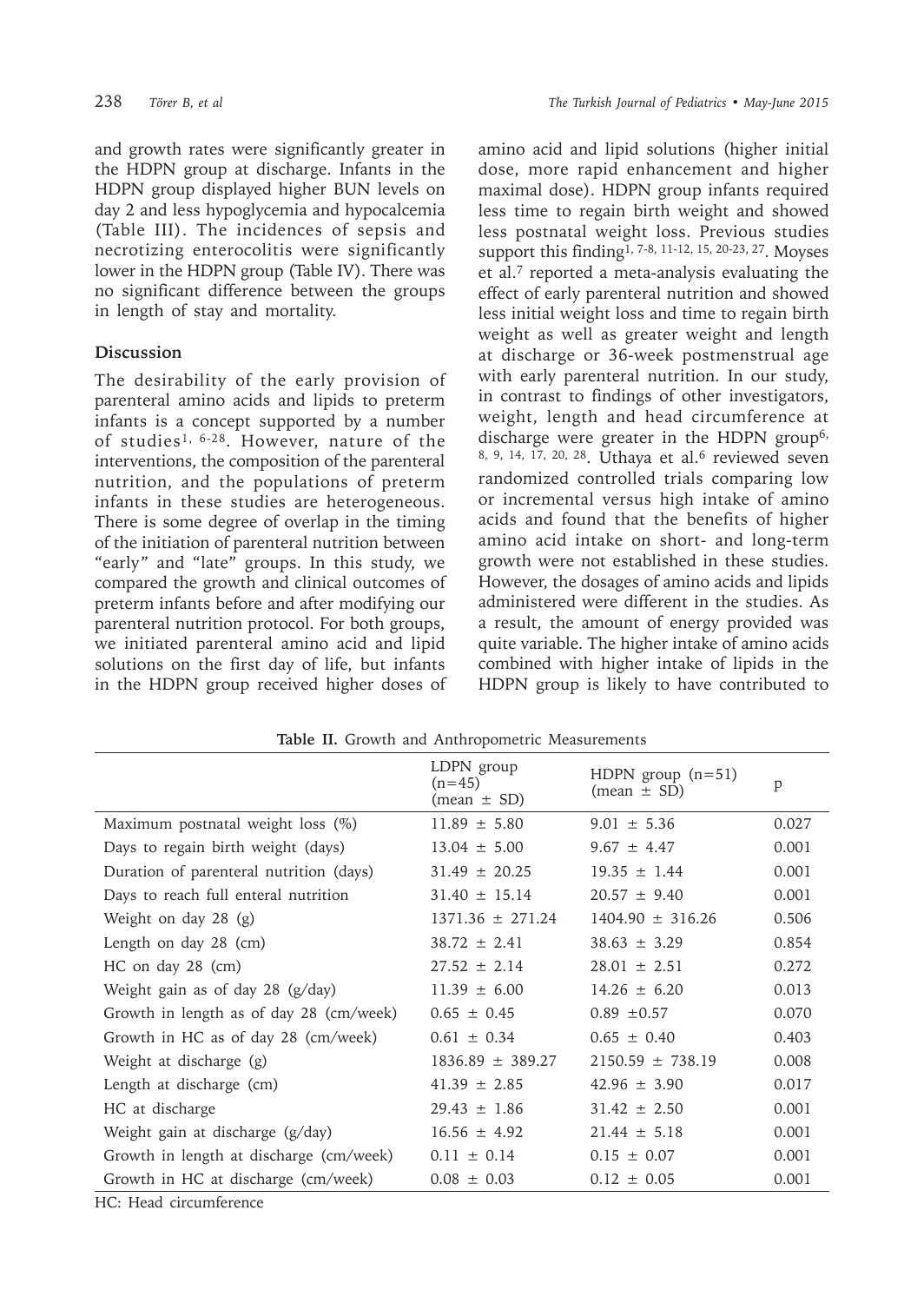| Table III. Diochemical Lafameters                  |                        |                        |       |  |
|----------------------------------------------------|------------------------|------------------------|-------|--|
|                                                    | LDPN group<br>$(n=45)$ | HDPN group<br>$(n=51)$ | P     |  |
| Serum BUN level on day 2 (mg/dl)                   | $19.53 \pm 9.19$       | $24.12 \pm 9.49$       | 0.012 |  |
| Serum creatinine level on day 2 (mg/dl)            | $0.81 \pm 0.27$        | $0.78 \pm 0.20$        | 0.632 |  |
| Serum BUN level on day 7 (mg/dl)                   | $26.36 \pm 13.73$      | $27.39 \pm 14.08$      | 0.686 |  |
| Serum creatinine level on day 7 (mg/dl)            | $0.58 \pm 0.19$        | $0.61 + 0.16$          | 0.539 |  |
| Serum triglyceride level on day 7 (mg/dl)          | $143.68 \pm 92.85$     | $116.00 \pm 47.75$     | 0.493 |  |
| Hypoglycemia <sup>1</sup> , $n$ (%)                | 24 (53.3%)             | 15 (30.0%)             | 0.024 |  |
| Hypocalcemia <sup>2</sup> , $n$ (%)                | 16 (35.6%)             | $8(15.7\%)$            | 0.034 |  |
| Hyperglycemia <sup>3</sup> , $n$ (%)               | 20 (44.4%)             | $23(45.1\%)$           | 1.000 |  |
| Metabolic acidosis <sup>4</sup> on day 3, n $(\%)$ | $6(13.3\%)$            | 11 (21.6%)             | 0.422 |  |
| Metabolic acidosis <sup>4</sup> on day 7, n $(\%)$ | 4 $(8.9\%)$            | $4(7.8\%)$             | 1.000 |  |

**Table III.** Biochemical Parameters

BUN: Blood urea nitrogen

<sup>1</sup>Hypoglycemia (serum glucose <50 mg/dl)

<sup>2</sup>Hypocalcemia (serum calcium <7 mg/dl)

<sup>3</sup>Hyperglycemia (serum glucose >150 mg/dl)

 $4(pH < 7.25$  and base deficit >12 mmol/L)

| Table IV. Clinical Outcomes         |                        |                        |       |  |
|-------------------------------------|------------------------|------------------------|-------|--|
|                                     | LDPN group<br>$(n=45)$ | HDPN group<br>$(n=51)$ | p     |  |
| RDS, $n$ $(\%)$                     | 30 (66.7%)             | 38 (74.5%)             | 0.501 |  |
| Sepsis (culture positive), $n$ (%)  | 31 (68.9%)             | 23 (45.1%)             | 0.024 |  |
| NEC (stage $\geq$ 2), n (%)         | 20 (44.4%)             | $9(17.6\%)$            | 0.007 |  |
| PDA, $n$ $(\%)$                     | 20 (44.4%)             | 18 (35.3%)             | 0.407 |  |
| IVH (grade $\geq$ 3), n (%)         | $7(15.6\%)$            | $3(5.9\%)$             | 0.182 |  |
| PVL $n$ $(\%)$                      | 2 $(4.4\%)$            | $9(17.6\%)$            | 0.056 |  |
| ROP (stage $>2$ ), n $(\%)$         | $4(8.9\%)$             | 11 (21.6%)             | 0.100 |  |
| BPD, $n$ $(\%)$                     | 18 (40.0%)             | 21 (41.2%)             | 1.000 |  |
| Cholestasis, $n$ $(\%)$             | $3(5.9\%)$             | $6(13.3\%)$            | 0.297 |  |
| Length of stay (days) mean $\pm$ SD | $48.24 \pm 20.93$      | $52.82 \pm 28.62$      | 0.846 |  |
| Mortality, n (%)                    | $6(13.3\%)$            | $3(5.9\%)$             | 0.297 |  |

RDS: respiratory distress syndrome, NEC: necrotizing enterocolitis, PDA: patent ductus arteriosus, IVH: intraventricular hemorrhage, ROP: retinopathy of prematurity, BPD: bronchopulmonary dysplasia.

the improvement in growth found in our study. In addition, the mean duration of parenteral nutrition, mean number of days to reach full enteral feeding and incidences of sepsis and necrotizing enterocolitis were significantly lower in the HDPN group. In the meta-analysis by Moyses et al.<sup>7</sup>, the duration of parenteral nutrition was not different between groups, and the estimated risk of sepsis, although nonsignificant, was lower in the early parenteral nutrition group. In the studies by Can et al.<sup>9</sup>, Valentine et al.<sup>16</sup> and Donovan et al.<sup>21</sup>, infants in the early and aggressive parenteral nutrition groups had shorter durations of parenteral nutrition and reached full enteral feedings sooner than infants in the conservatively managed groups. Also, Kotsopoulos et al.<sup>20</sup> documented reduction in the incidence of sepsis with early amino acid administration, and Drenckpohl et al.<sup>17</sup> documented reduction in the incidence of necrotizing enterocolitis with higher rates of lipid infusion. Based on this data, we can suggest that improved nutritional intake resulting in better host defenses reduces the risk of sepsis and necrotizing enterocolitis. As the incidence of sepsis and necrotizing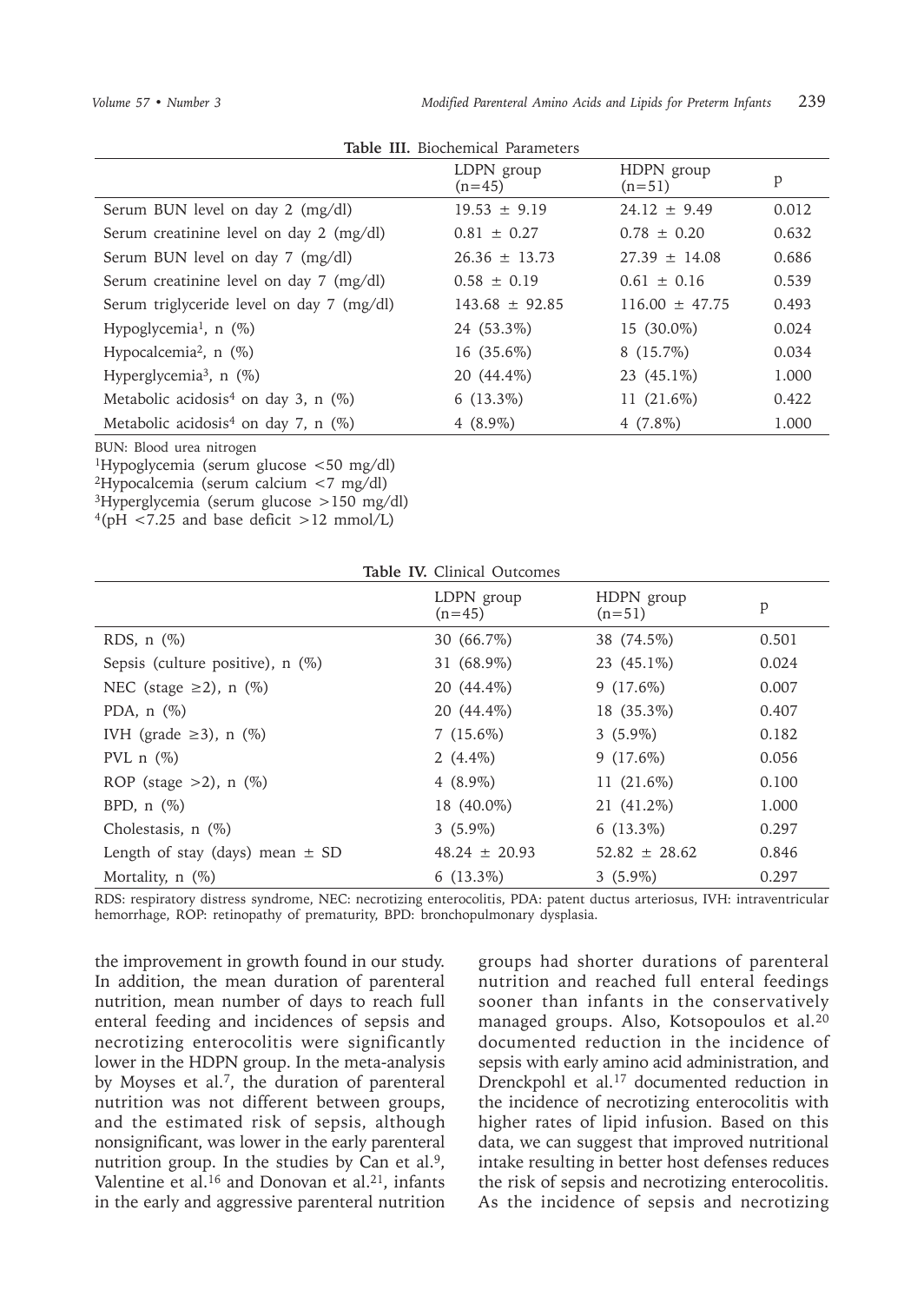enterocolitis decreases, the time to achieve full enteral nutrition decreases. Reduction in the requirement for venous access further reduces the risk of sepsis. Likewise, early full enteral feeding and decreased incidence of sepsis and necrotizing enterocolitis in the HDPN group may also have contributed to the better growth outcomes at discharge in our study.

Several studies have demonstrated that earlier and higher intakes of amino acids and energy were unassociated with metabolic disturbances<sup>6,</sup> 9-11, 15-18, 20, 23-25, 27-29. Similar to what was found in previous studies, we noted higher serum BUN levels on the second day of life in the HDPN group<sup>15, 18, 20, 23, 29</sup>. This may be related to higher protein turnover and increased oxidation of amino acids. In addition, we noted lower rates of hypoglycemia and hypocalcemia in the HDPN group.

As in most other reports, there was in our study no difference in mortality or morbidity, or in incidence of patent ductus arteriosus, intracranial hemorrhage grade 3-4, periventricular leukomalacia, retinopathy of prematurity, bronchopulmonary dysplasia or cholestasis7. These findings indicate that an improved parenteral nutrition regimen is not associated with a higher incidence of adverse clinical outcomes.

Our study has some limitations. First, patients could not be randomly assigned; however, it is not ethical to limit parenteral nutrition in a selected group of preterm infants. Another limitation of our study was that long-term growth and clinical outcomes were not assessed after discharge.

In conclusion, in this study, patients who received higher-dose parenteral nutrition showed reduced postnatal weight loss and time to regain birth weight, improved subsequent postnatal growth, decreased duration of parenteral nutrition, enhanced achievement of full enteral feeding and decreased incidence of sepsis and necrotizing enterocolitis. However, long-term growth and neurodevelopmental outcomes need to be investigated in further studies.

#### **REFERENCES**

1. Senterre T, Rigo J. Optimizing early nutritional support based on recent recommendations in VLBW infants and postnatal growth restriction. J Pediatr Gastroenterol Nutr 2011; 53: 536-542.

- 2. Berry MA, Abrahamowicz M, Usher RH. Factors associated with growth of extremely premature infants during initial hospitalization. Pediatrics 1997; 100: 640-646.
- 3. Embleton NE, Pang N, Cooke RJ. Postnatal malnutrition and growth retardation: an inevitable consequence of current recommendations in preterm infants? Pediatrics 2001; 107: 270-273.
- 4. Ehrenkranz RA, Dusick AM, Vohr BR, Wright LL, Wrage LA, Poole WK. Growth in the neonatal intensive care unit influences neurodevelopmental and growth outcomes of extremely low birth weight infants. Pediatrics 2006; 117: 1253-1261.
- 5. Lapillonne A, Fellous L, Mokthari M, Kermorvant-Duchemin E. Parenteral nutrition objectives for very low birth weight infants: results of a national survey. J Pediatr Gastroenterol Nutr 2009; 48: 618-626.
- 6. Uthaya S, Modi N. Practical preterm parenteral nutrition: systematic literature review and recommendations for practice. Early Hum Dev 2014; 90: 747-753.
- 7. Moyses HE, Johnson MJ, Leaf AA, Cornelius VR. Early parenteral nutrition and growth outcomes in preterm infants: a systematic review and meta-analysis. Am J Clin Nutr 2013; 97: 816-826.
- 8. Christmann V, Visser R, Engelkes M, de Grauw AM, van Goudoever JB, van Heijst AF. The enigma to achieve normal postnatal growth in preterm infants—using parenteral or enteral nutrition? Acta Paediatr 2013; 102: 471-479.
- 9. Can E, Bülbül A, Uslu S, Cömert S, Bolat F, Nuhoğlu A. Effects of aggressive parenteral nutrition on growth and clinical outcome in preterm infants. Pediatr Int 2012; 54: 869-874.
- 10. Aroor AR, Krishnan L, Reyes Z, et al. Early versus late parenteral nutrition in very low birthweight neonates: a retrospective study from Oman. Sultan Qaboos Univ Med J 2012; 12: 33-40.
- 11. Bonsante F, Iacobelli S, Chantegret C, Martin D, Gouyon JB. The effect of parenteral nitrogen and energy intake on electrolyte balance in the preterm infant. Eur J Clin Nutr 2011; 65: 1088-1093.
- 12. Herrmann KR, Herrmann KR. Early parenteral nutrition and successful postnatal growth of premature infants. Nutr Clin Pract 2010; 25: 69-75.
- 13. Collins CT, Chua MC, Rajadurai VS, et al. Higher protein and energy intake is associated with increased weight gain in pre-term infants. J Paediatr Child Health 2010; 46: 96-102.
- 14. Trintis J, Donohue P, Aucott S. Outcomes of early parenteral nutrition for premature infants. J Perinatol 2010; 30: 403-407.
- 15. Radmacher PG, Lewis SL, Adamkin DH. Early amino acids and the metabolic response of ELBW infants (< or = 1000 g) in three time periods. J Perinatol 2009; 29: 433-437.
- 16. Valentine CJ, Fernandez S, Rogers LK, et al. Early amino-acid administration improves preterm infant weight. J Perinatol 2009; 29: 428-432.